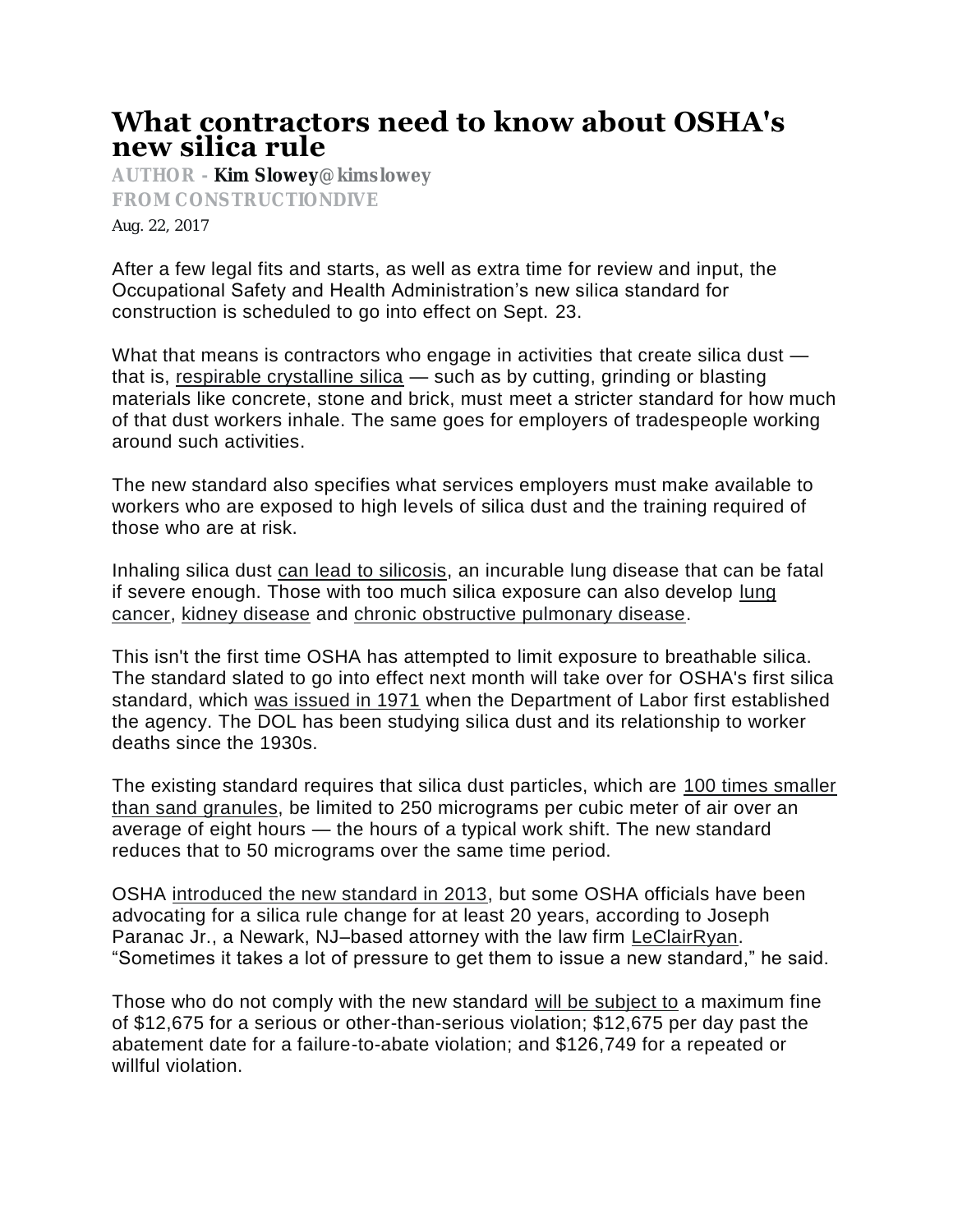## **What implementation entails**

OSHA has been on the receiving end of pressure from construction industry groups that claim the standard's cost of implementation and technological limitations will put [too big a burden](http://www.constructiondive.com/news/after-the-dust-settles-construction-industry-reacts-to-oshas-final-silica/416794/) on contractors. They also argue that some parts of the standard — like measuring the new exposure limit — are nearly impossible to implement.

In addition to the exposure limits, the [new rules](https://www.osha.gov/Publications/OSHA3681.pdf) require contractors to:

- 1. Develop a written silica exposure control plan.
- 2. Designate someone to implement the plan.
- 3. Adjust housekeeping practices to maximize control of silica dust.
- 4. Provide medical exams every three years to employees who are exposed to silica to the point of having to wear a respirator for 30 days or more each year. The exams must include lung-function tests and chest X-rays.
- 5. Train workers on how to limit exposure to silica.
- 6. Keep records of workers' silica exposure and related medical treatment.

Implementing the new rules requires an initial assessment of how much silica dust a company's operations generate, Paranac said. If the reading falls below the level of 25 micrograms, then the company is not required to provide medical tests, develop a written plan or undertake any of the suggested engineering controls. The latter include wearing respirators and either wetting work down with tools like a wet saw or using a vacuum device to reduce the volume of dust.

## **General contractors take the lead**

Industry-wide resistance to the new standard failed to gain enough traction to scuttle it. OSHA did, however, [delay the rule's implementation by 90 days.](http://www.constructiondive.com/news/osha-delays-enforcement-of-silica-rule-for-90-days/439957/) That was intended to give the agency time to offer employers additional guidance on what it called the ["unique nature"](https://www.osha.gov/news/newsreleases/national/04062017) of the requirements in the construction standard.

Still, the new regulations have the potential to make life a little harder for general contractors, said Don Garvey, construction safety and health specialist at [3M,](http://www.3m.com/3M/en_US/company-us/) in Minneapolis. For one thing, OSHA is particularly concerned about subcontractors who might expose workers from other trades to the silica dust they generate, he said. This means electricians, for example, could be exposed to dust even though they don't create it themselves through their operations. General contractors could be left bearing the responsibility of making sure all subcontractors comply with the new standard.

"General contractors will have to be wary of it, [and] they'll need to work with subcontractors to make sure the job site stays safe," Garvey said.